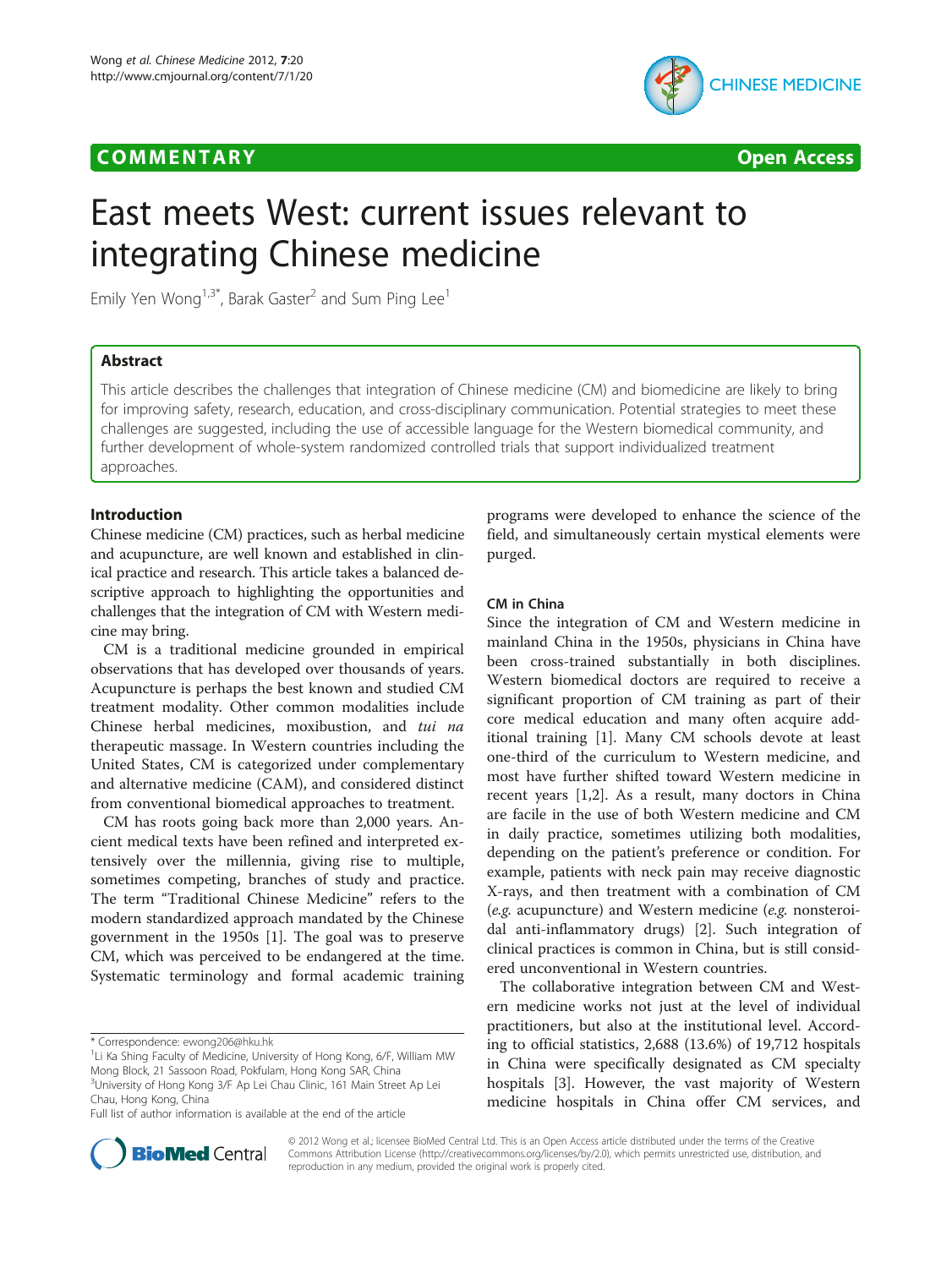virtually all CM hospitals provide Western medicine services, including high-tech diagnostic testing and modern surgical techniques [\[1](#page-3-0),[2\]](#page-3-0). At the health clinic level, approximately half of clinicians practice Western medicine, one-third practice a blend of Western medicine and CM, and the remainder practice only CM [[1\]](#page-3-0). CM dispensaries contribute almost half of the pharmaceutical revenues for Western medicine hospitals in China, while Western medicine drugs comprise a large proportion of the pharmacy sales at CM hospitals [[4\]](#page-3-0). The strong revenue potential of herbal sales and high demand for CM services enable many hospitals to remain solvent in the highly competitive healthcare market, where individual hospitals must secure out-of-pocket patient revenues to sustain clinical business operations.

CM herbal medicines are widely embraced by the public for both disease treatment and prevention, enjoying robust demand from domestic and international markets and strong support from the Chinese government. As China's population ages, the burden of disability and chronic disease grows. CM is crucial to government health policies, which seek to achieve high levels of costeffectiveness and patient satisfaction [[5\]](#page-3-0).

Although public and private payers in China provide broad coverage for CM services, the third-party payer system is piecemeal at best for medical services. Most patients still cover a high proportion of expenses out-ofpocket, even in urban medical centers [\[6](#page-3-0)]. Some studies have demonstrated that, for rehabilitation purposes, acupuncture is quite affordable compared with Western medicine practices, such as physical therapy [[7\]](#page-3-0). However, patients without financial means or governmentbased insurance have limited access to the hybrid of CM and Western medicine services favored by more affluent families [\[7](#page-3-0)]. While patient satisfaction has not been widely studied in China, some authors have reported high levels of satisfaction when patients have the choice to access both CM and Western medicine services [\[8\]](#page-3-0).

## CM in the West

Various forms of CM are currently practiced in over 120 countries worldwide [\[9](#page-3-0)]. These overseas versions of CM, e.g. Western acupuncture, may have developed derivative techniques or concepts. According to a recent review, CM publications outside China has risen rapidly over the past two decades in a wide range of languages, including English, Japanese, French, Korean, and German [[10\]](#page-3-0).

The export of Chinese herbal medicines to the West has grown to over US\$500 million per year for herbal pharmaceuticals, primarily to the US and European markets [[11\]](#page-3-0). CM is highly prevalent in the United States [[12\]](#page-3-0), and is especially widespread among ethnic Chinese immigrants in countries such as the United Kingdom [[13\]](#page-3-0). Popular English-language textbooks and biomedical literature on CM have been published, reporting on major European research, which is often supported by government health authorities.

The regulation of CM practitioners and herbal medicines by governments has generally been slow to develop, and typically only occurs in response to specific safety concerns. Significant progress has primarily been made in practitioner licensing and accrediting of educational programs. Integrative models of care are emerging in the West to combine complementary therapeutic approaches such as CM with conventional approaches [[14\]](#page-3-0). High satisfaction rates with CAM modalities, such as CM, are generally associated with holistic approaches that promote patient autonomy and satisfaction [[15](#page-3-0)].

## **Discussion**

While rigorous research into the mechanisms and efficacy of acupuncture has continued to accumulate in recent years [\[16,17](#page-3-0)], a number of critical pragmatic and cultural issues have also emerged.

(1) Safety

The safety of acupuncture has been widely accepted since the universal adoption of disposable needles and clean needle techniques. Serious adverse events, such as pneumothorax, are extremely rare [\[18](#page-3-0)]. In addition to its strong safety record, acupuncture has been shown to be cost-effective in treating back pain and migraine headaches [[19](#page-3-0),[20](#page-3-0)]. In contrast to acupuncture, CM herbal toxicity remains a major safety concern for CM. Some CM botanicals are toxic when used in excess [\[21](#page-3-0)], while others have been found to be contaminated with heavy metals or adulterated with Western medicine pharmaceutical products [[22](#page-3-0)]. Some quality assurance standards have been established for products and equipment in some areas, but globally the herbal medicine industry has largely been allowed to regulate itself [\[23\]](#page-3-0). Safety risks are thus taking a backseat to economic pressures in driving good manufacturing practices.

(2) Communication

CM diagnostics and therapeutics remain obscure to most Western medicine practitioners, partly because of different terminology and concepts. Although important interpretative and translational work has been in progress, a great deal remains to be done [[24\]](#page-3-0). Developing a modern language for traditional concepts would be a significant challenge; however, this also represents a great opportunity to make CM more accessible to Western audiences.

CM theory is still based on classics such as the Huangdi Nei Jing, also known as the Yellow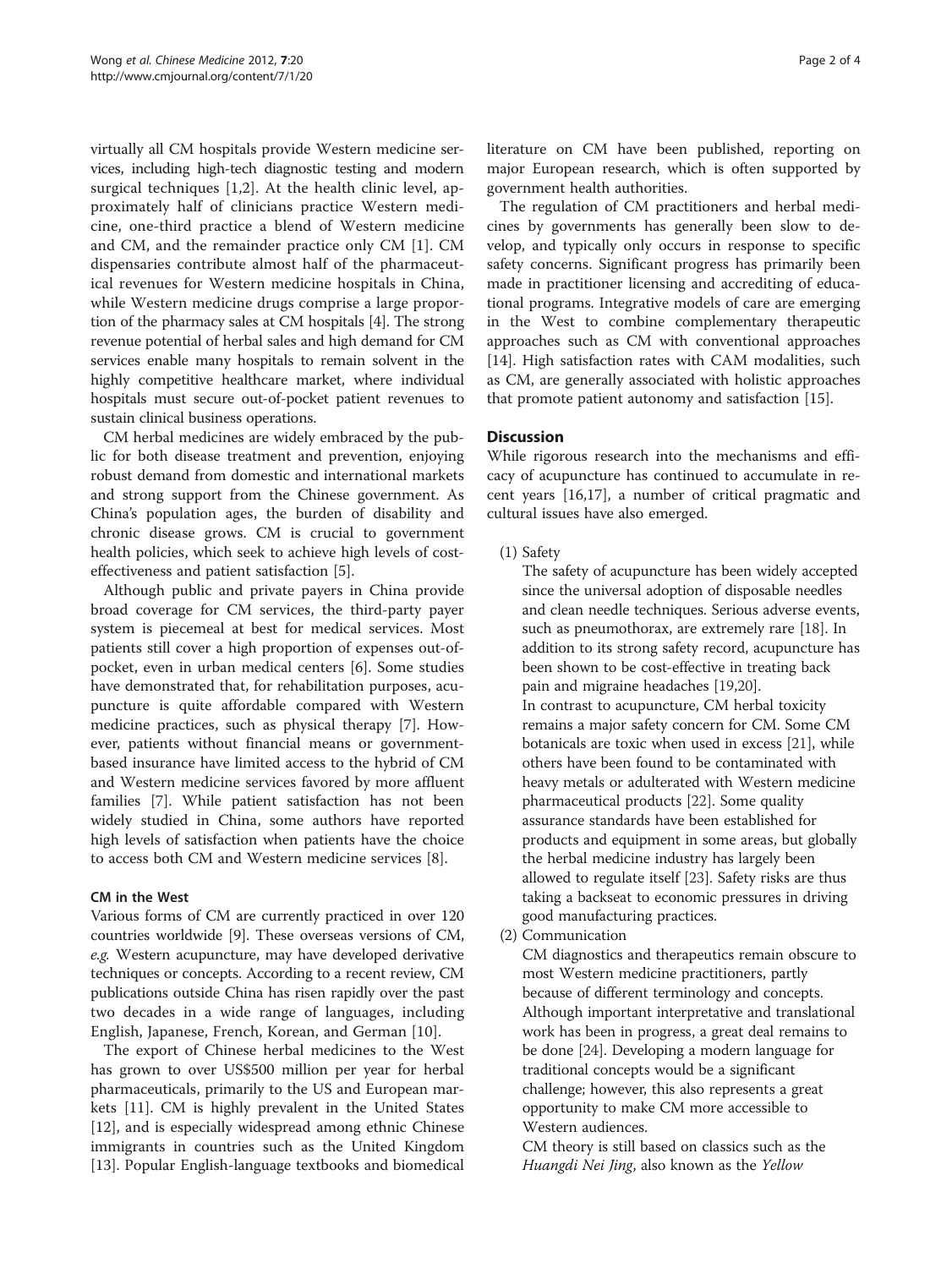Emperor's Inner Canon, that date back more than 2,000 years. Current CM has largely been adapted to modern clinical practices, but the language of CM therapies and practice has barely changed. CM modernization should encourage the gradual introduction of a modern language for scientific inquiry and analysis, while still preserving the role of classics in empirical observations for developing fundamental principles of CM. Such a dynamic transition would actually perpetuate the process for updating, interpreting, and refining CM over the millennia [\[25\]](#page-3-0).

The theory behind CM, such as *qi* and meridians, presents special challenges to the integration of Eastern and Western medicine, given that these concepts are not recognized in the West. With the use of clear explanatory metaphors, the communication barriers can be overcome. For example, qi can be described as "life energy that flows along channels in the body" [[24](#page-3-0)]. Western clinicians are thus encouraged to accept a pluralistic paradigm of how the human body might function, which may bring about a more robust understanding of what constitutes health. Medical education in China has been conducted in just such a pluralistic fashion for decades, and thus its population benefits from modern innovations as well as traditional therapies.

CM and Western medicine share common goals to improve the health of the public, including functional outcomes of sustainable and accessible care. Effective communication for future collaborative efforts will require recognition that there is more to gain from thoughtful, informed, and open-minded cooperation.

## (3) Research

Western medicine will face challenges in seeking innovative models for studying CM. Research on CM modalities does not fall easily into the evidence-based medicine paradigm, with its strong reliance on randomized controlled trials [\[26](#page-3-0)]. However, specific approaches to research design have been suggested and validated with regard to acupuncture [\[27\]](#page-3-0). Research on CM herbal therapies adds further substantial complexities, but ongoing work on the standardization of such studies and reporting protocols will likely bear fruit in the near future [\[28\]](#page-3-0).

Further work is needed to determine better methodologies for investigation into individualized treatments, because CM emphasizes customized therapeutic approaches, which are often highly tailored to the individual. Whole-system research takes a more effective approach to studying

therapies in a real-world environment, allowing individualized treatment plans [[29,30](#page-3-0)]. Such novel research models have the potential to invigorate the scientific underpinnings of CM, thereby allowing a deeper understanding of the mechanisms by which CM might work.

(4) Education

The Institute of Medicine in the United States has recommended that all US physicians should be trained to "competently advise" their patients regarding CAM therapies, such as CM [[31](#page-3-0)]. At present, many medical schools in the United States address this mandate by teaching students to inquire about CAM practices, but standardizing education for providing advice on such therapies remains difficult.

Innovative educational approaches that are based on evidence and utilize a common lexicon would greatly facilitate medical training and foster improved collaboration between the East and the West. Such educational innovations should emphasize inter-practitioner communication and standardized measures of quality and safety to support a common platform for safe and reliable clinical cooperation, similar to efforts that are already underway between other health professional fields.

## Conclusion

The integration of CM and Western medicine represents a potentially mutually beneficial therapeutic partnership. Better regulation of traditional CM herbs, improved translation of classics into modern language, further development of whole-system methods for randomized controlled trial designs, and better interdisciplinary approaches to education are on the horizon. An informed approach to health, science, and economic policies is needed to help mitigate the potentially negative influences brought about by purely market-driven approaches.

#### Competing interests

There are no competing interests for any of the participating authors.

#### Authors' contributions

EYW drafted the manuscript and worked with SPL on approach and structure of this commentary. BG revised and edited the manuscript and contributed additional material before initial submission. EYW responded to reviewers and revised the manuscript. All authors read and approved the final manuscript.

#### Author details

<sup>1</sup>Li Ka Shing Faculty of Medicine, University of Hong Kong, 6/F, William MW Mong Block, 21 Sassoon Road, Pokfulam, Hong Kong SAR, China. 2 Department of Medicine, School of Medicine, University of Washington, 1959 NE Pacific St, Seattle, Washington 98195, USA. <sup>3</sup>University of Hong Kong 3/F Ap Lei Chau Clinic, 161 Main Street Ap Lei Chau, Hong Kong, China.

#### Received: 10 April 2012 Accepted: 29 August 2012 Published: 3 September 2012